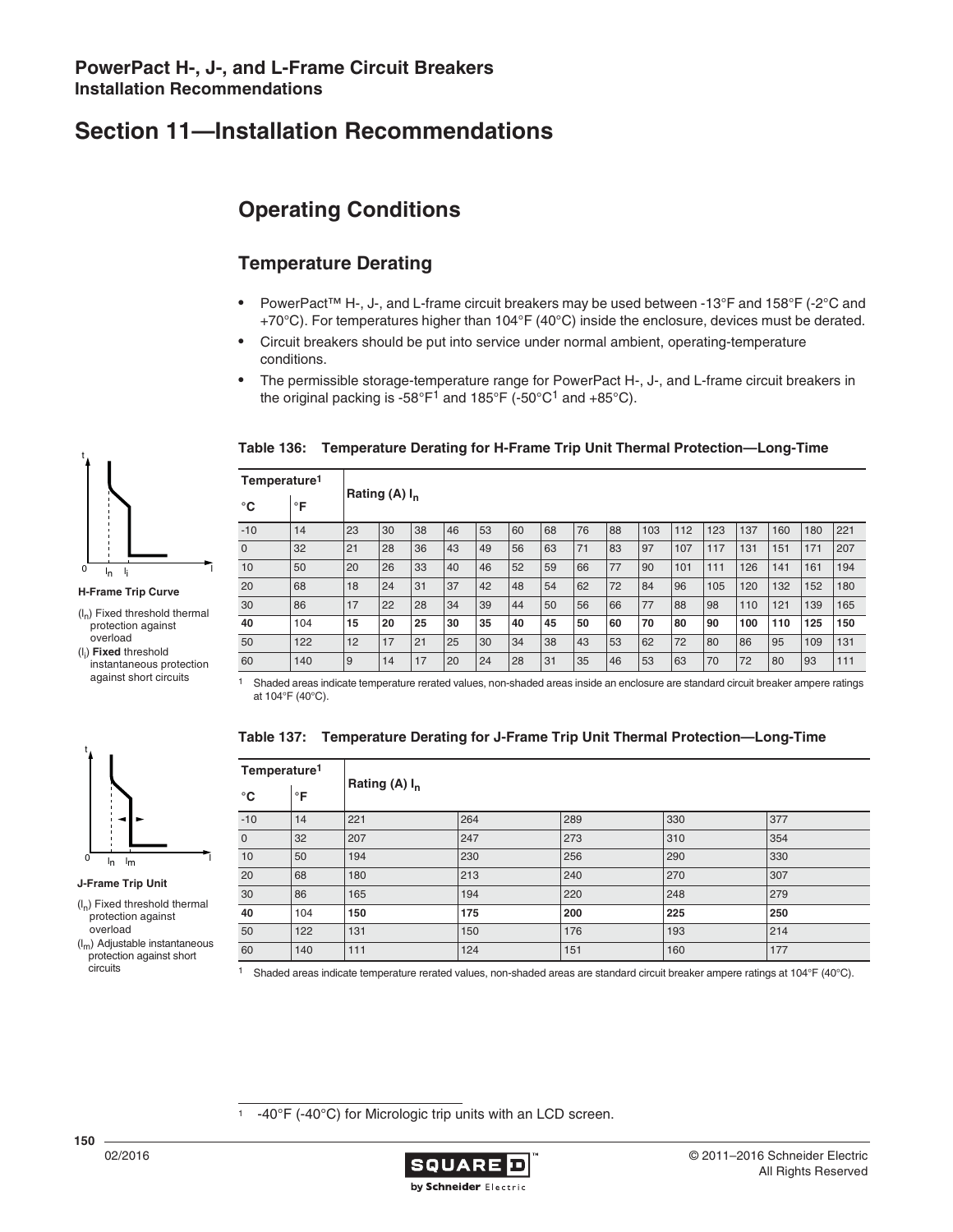### **PowerPact H-, J-, and L-Frame Circuit Breakers Installation Recommendations**

PowerPact H-, J- and L-Frame Circuit Breakers Equipped with Electronic Trip Units

Electronic trip units are not affected by variations in temperature. If the trip units are used in hightemperature environments, the Micrologic™ trip unit setting must nevertheless take into account the temperature limits of the circuit breaker.

Changes in temperature do not affect measurements by electronic trip units.

- The built-in CT sensors with Rogowski coils measure the current.
- The control electronics compare the value of the current to the settings defined for 104°F (40°C).

Because temperature has no effect on the CT measurements, the tripping thresholds do not need to be modified.

However, the temperature rise caused by the flow of current combined with the ambient temperature increases the temperature of the device. To avoid reaching the thermal withstand value, it is necessary to limit the current flowing through the device, that is the maximum  $I_r$  setting as a function of the temperature.

The table below indicates the maximum long-time (LT) protection setting  $I_r(A)$  depending on the ambient temperature.

|                                |        | <b>Temperature</b>               |                                  |                                   |                                  |                                  |                          |                                  |  |  |  |  |
|--------------------------------|--------|----------------------------------|----------------------------------|-----------------------------------|----------------------------------|----------------------------------|--------------------------|----------------------------------|--|--|--|--|
| <b>Type of Device</b>          | Rating | $104^\circ F$<br>$(40^{\circ}C)$ | $113^\circ F$<br>$(45^{\circ}C)$ | $122^{\circ}F$<br>$(50^{\circ}C)$ | $131^\circ F$<br>$(55^{\circ}C)$ | $140^\circ F$<br>$(60^{\circ}C)$ | 149°F<br>$(65^{\circ}C)$ | $158^\circ F$<br>$(70^{\circ}C)$ |  |  |  |  |
| <b>H-Frame</b>                 |        |                                  |                                  |                                   |                                  |                                  |                          |                                  |  |  |  |  |
|                                | 60 A   | No derating                      |                                  |                                   |                                  |                                  |                          |                                  |  |  |  |  |
| Unit-mount, plug-in or drawout | 100 A  | No derating                      |                                  |                                   |                                  |                                  |                          |                                  |  |  |  |  |
|                                | 150 A  | No derating                      |                                  |                                   |                                  |                                  |                          |                                  |  |  |  |  |
| J-Frame                        |        |                                  |                                  |                                   |                                  |                                  |                          |                                  |  |  |  |  |
| Unit-mount                     | 250 A  | 250                              | 250                              | 250                               | 245                              | 237                              | 230                      | 225                              |  |  |  |  |
| Plug-in or drawout             | 250 A  | 250                              | 245                              | 237                               | 230                              | 225                              | 220                      | 215                              |  |  |  |  |
| L-Frame                        |        |                                  |                                  |                                   |                                  |                                  |                          |                                  |  |  |  |  |
| Unit-mount                     | 400 A  | 400                              | 400                              | 400                               | 390                              | 380                              | 370                      | 360                              |  |  |  |  |
| Plug-in or drawout             | 400 A  | 400                              | 390                              | 380                               | 370                              | 360                              | 350                      | 340                              |  |  |  |  |
| Unit-mount                     | 600 A  | 600                              | 600                              | 600                               | 585                              | 570                              | 550                      | 535                              |  |  |  |  |
| Plug-in or drawout             | 600 A  | 570                              | 550                              | 535                               | 520                              | 505                              | 490                      | 475                              |  |  |  |  |

#### **Table 138: Derating Circuit Breakers with Micrologic Trip Units**

Example. A unit-mount PowerPact L-frame circuit breaker equipped with a Micrologic can have a maximum I<sub>r</sub> setting of:

- 400 A up to 122°F (50°C)
- 380 A up to  $140^{\circ}$ F (60 $^{\circ}$ C)